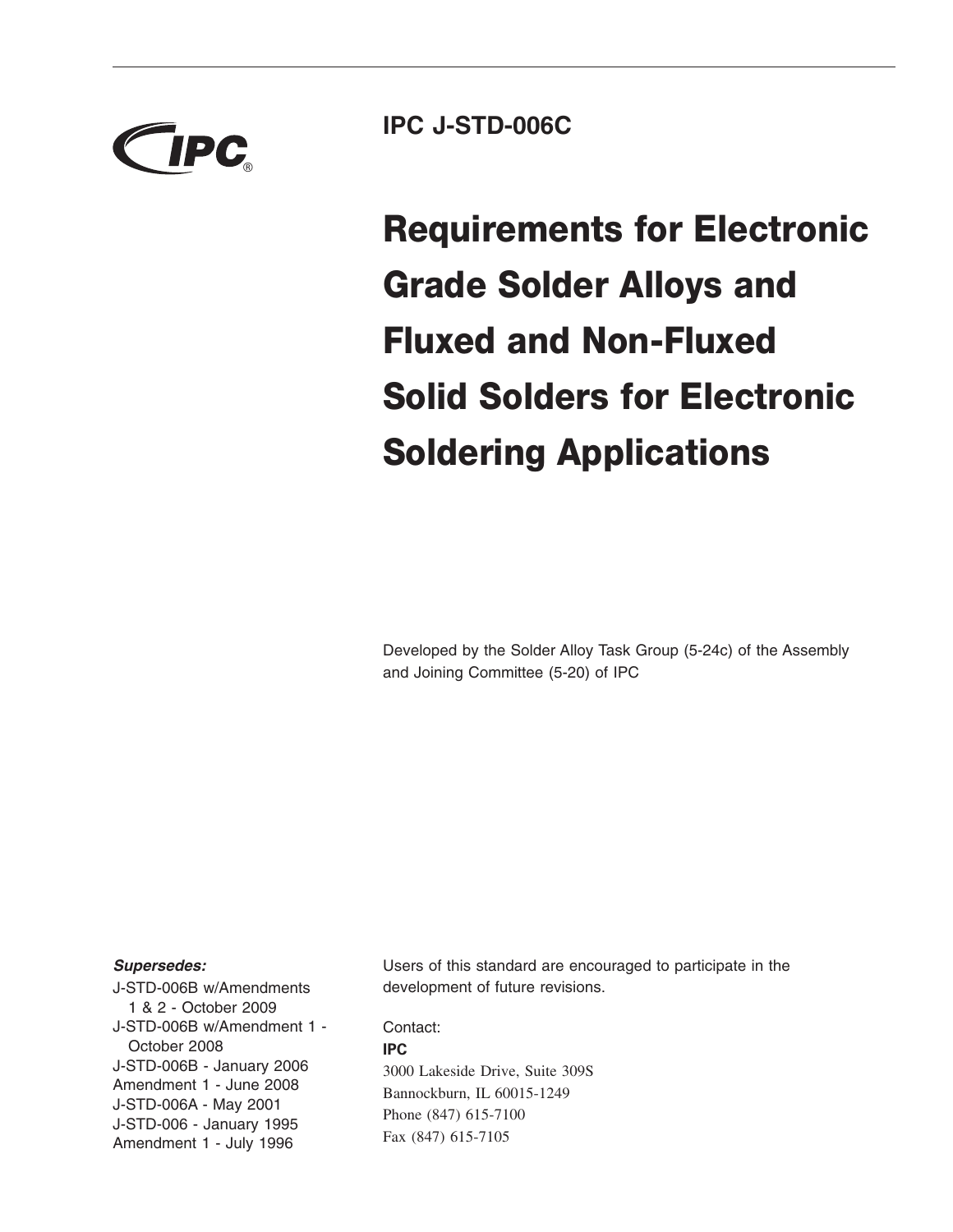# **Table of Contents**

| 1     |                                                 |  |  |  |
|-------|-------------------------------------------------|--|--|--|
| 1.1   |                                                 |  |  |  |
| 1.2   |                                                 |  |  |  |
| 1.2.1 |                                                 |  |  |  |
| 1.2.2 |                                                 |  |  |  |
| 1.2.3 |                                                 |  |  |  |
| 1.2.4 |                                                 |  |  |  |
| 1.2.5 |                                                 |  |  |  |
| 1.3   |                                                 |  |  |  |
| 1.4   |                                                 |  |  |  |
| 1.5   |                                                 |  |  |  |
| 1.6   |                                                 |  |  |  |
| 1.7   |                                                 |  |  |  |
| 1.8   |                                                 |  |  |  |
| 1.9   |                                                 |  |  |  |
| 2     |                                                 |  |  |  |
| 2.1   |                                                 |  |  |  |
| 2.2   | International Standards Organization (ISO)  3   |  |  |  |
| 2.3   |                                                 |  |  |  |
| 2.4   | American Society for Testing and Materials      |  |  |  |
| 3     |                                                 |  |  |  |
| 3.1   |                                                 |  |  |  |
| 3.2   |                                                 |  |  |  |
| 3.3   |                                                 |  |  |  |
| 3.3.1 |                                                 |  |  |  |
| 3.4   | Solder Forms and Dimensional Characteristics  4 |  |  |  |
| 3.4.1 |                                                 |  |  |  |
| 3.4.2 |                                                 |  |  |  |
| 3.4.3 |                                                 |  |  |  |
| 3.4.4 |                                                 |  |  |  |
| 3.4.5 |                                                 |  |  |  |
| 3.4.6 |                                                 |  |  |  |
| 3.5   |                                                 |  |  |  |
| 3.5.1 |                                                 |  |  |  |
| 3.5.2 |                                                 |  |  |  |
| 3.6   |                                                 |  |  |  |
| 3.6.1 |                                                 |  |  |  |
| 3.6.2 |                                                 |  |  |  |
| 3.6.3 |                                                 |  |  |  |
| 3.6.4 |                                                 |  |  |  |
| 3.7   |                                                 |  |  |  |
|       |                                                 |  |  |  |

| 3.8                                                |                                                                                               |  |  |  |
|----------------------------------------------------|-----------------------------------------------------------------------------------------------|--|--|--|
| 4                                                  | <b>QUALITY ASSURANCE PROVISIONS  6</b>                                                        |  |  |  |
| 4.1                                                |                                                                                               |  |  |  |
| 4.2                                                |                                                                                               |  |  |  |
| 4.3                                                |                                                                                               |  |  |  |
| 4.4                                                |                                                                                               |  |  |  |
| 4.4.1                                              |                                                                                               |  |  |  |
| 4.4.2                                              |                                                                                               |  |  |  |
| 4.4.3                                              |                                                                                               |  |  |  |
| 4.5                                                | Test Equipment and Inspection Facilities  7                                                   |  |  |  |
| 4.6                                                |                                                                                               |  |  |  |
| 4.7                                                |                                                                                               |  |  |  |
| 4.8                                                |                                                                                               |  |  |  |
| 4.9                                                | Preparation of Solder Alloy for Test  8                                                       |  |  |  |
| 4.9.1                                              |                                                                                               |  |  |  |
| 4.9.2                                              | Wire Solder Up to Approximately 6 mm                                                          |  |  |  |
| 4.9.3                                              | Ribbon Solder and Other Wire Solder  8                                                        |  |  |  |
| 4.10                                               |                                                                                               |  |  |  |
| 4.11                                               |                                                                                               |  |  |  |
| 5                                                  |                                                                                               |  |  |  |
| 5.1                                                | Preservation, Packing, and Packaging  8                                                       |  |  |  |
| 6                                                  |                                                                                               |  |  |  |
| 6.1                                                |                                                                                               |  |  |  |
| 6.1.1                                              |                                                                                               |  |  |  |
| 6.2                                                | Standard Solder Product Packages  9                                                           |  |  |  |
| 6.2.1                                              |                                                                                               |  |  |  |
| 6.2.2                                              |                                                                                               |  |  |  |
| 6.2.3                                              |                                                                                               |  |  |  |
| 6.2.4                                              |                                                                                               |  |  |  |
| 6.3                                                | Standard Description of Solid Solder                                                          |  |  |  |
| 6.4                                                | Qualitative Test for the Presence of Lead  10                                                 |  |  |  |
| 6.5                                                | Labeling for Lead-Free and Leaded Marking,                                                    |  |  |  |
| <b>Appendix A</b>                                  |                                                                                               |  |  |  |
| <b>Appendix B</b><br><b>Examples of Inspection</b> |                                                                                               |  |  |  |
|                                                    | <b>Test Report for Solder Alloy</b><br><b>Appendix B-1</b><br><b>Composition and Impurity</b> |  |  |  |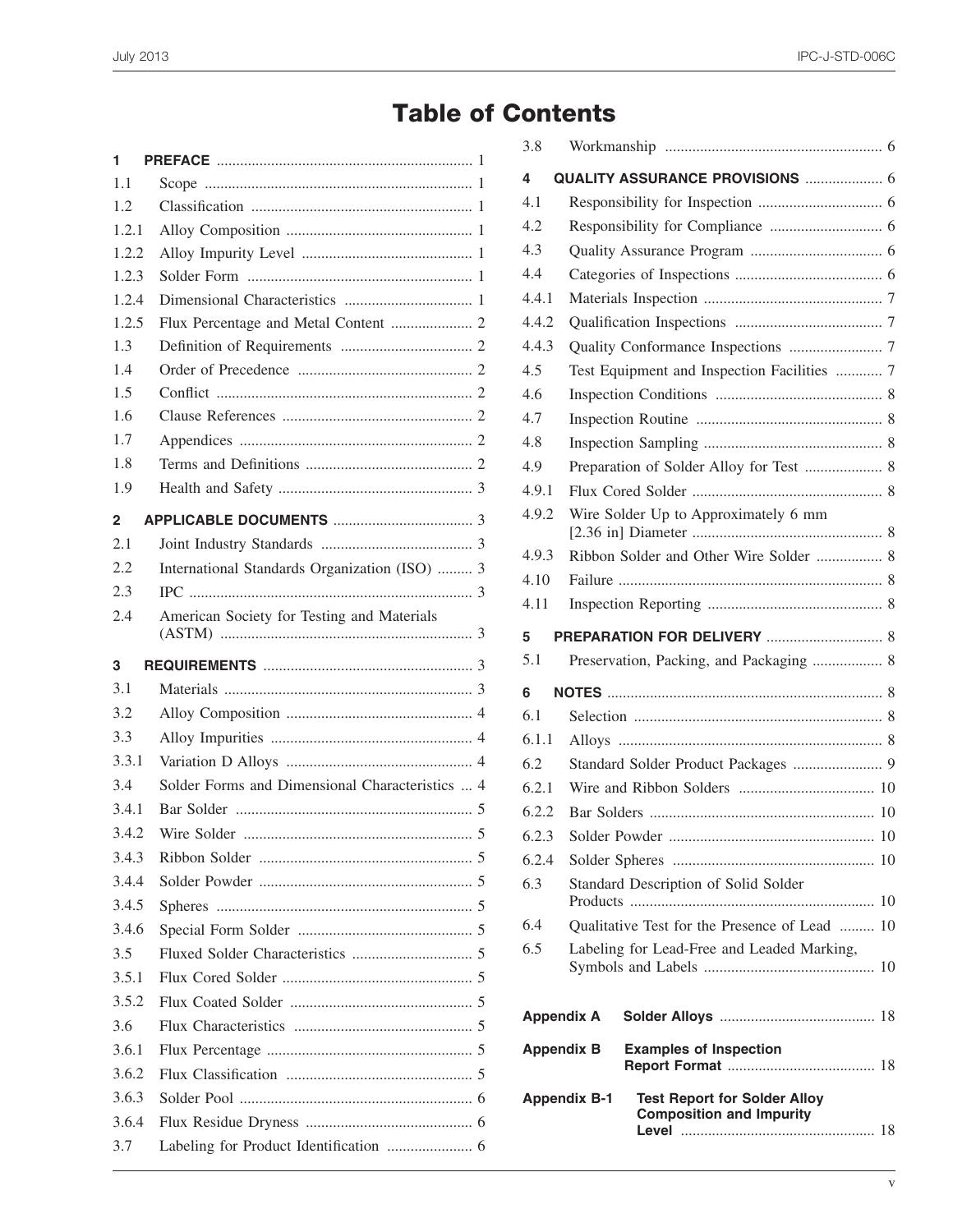| <b>Appendix B-2</b> | <b>Inspection Report for Fluxed</b><br><b>Wire/Ribbon Solder Individual</b><br>Inspection and Test Results  19 |
|---------------------|----------------------------------------------------------------------------------------------------------------|
| <b>Appendix B-3</b> | <b>Inspection Report for Non-</b><br><b>Fluxed Solder Individual</b><br>Inspection and Test Results  20        |
| <b>Appendix B-4</b> | <b>Inspection Report for</b>                                                                                   |

# **Figures**

|  | Figure 6-1 Recommended Lead Free Marking Symbol  9 |  |  |  |  |
|--|----------------------------------------------------|--|--|--|--|
|--|----------------------------------------------------|--|--|--|--|

## **Figures**

| Figure 6-1 Recommended Lead Free Marking Symbol  10 |  |  |  |
|-----------------------------------------------------|--|--|--|
|                                                     |  |  |  |

### **Tables**

| Table 3-1 | Percentage by Mass of Impurity Elements                                                                |
|-----------|--------------------------------------------------------------------------------------------------------|
| Table 4-1 |                                                                                                        |
| Table A-1 | Composition, and Temperature Characteristics                                                           |
| Table A-2 | <b>Composition and Temperature Characteristics</b>                                                     |
|           | Table A-3 Composition and Temperature Characteristics<br>for Specialty (non-Tin/Lead) Alloys  15       |
| Table A-4 | Cross-Reference from Solidus and Liquidus<br>Temperatures to Alloy Names by Temperature  16            |
|           | Table A-5 Cross-Reference from ISO 9453 Alloy Numbers<br>and Designations to J-STD-006 Alloy Names  18 |